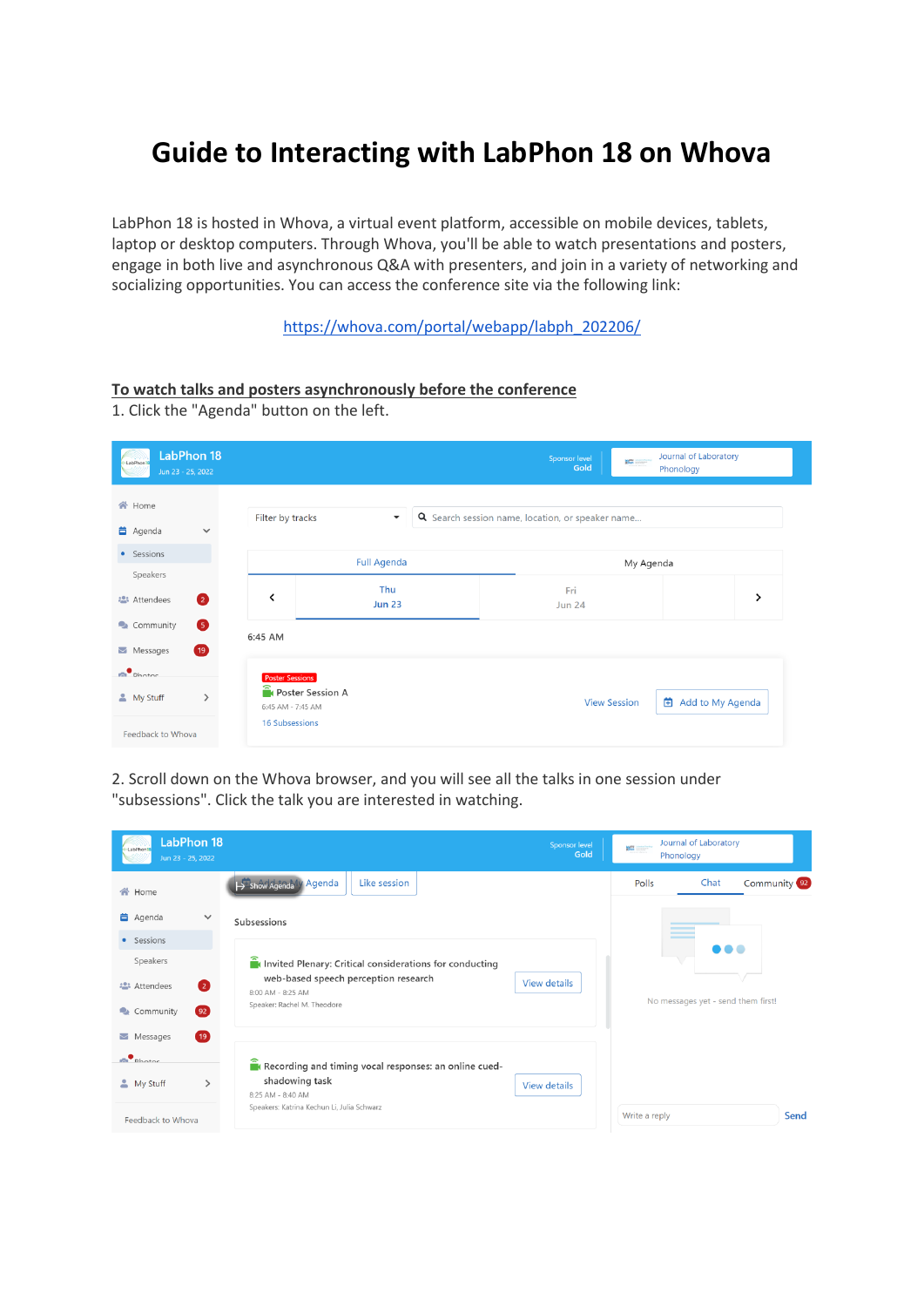3. Press play to watch the video.



4. Leave a question or comment in the panel to the right.

| Q&A | Polls                           | Chat          | Community<br>95 |
|-----|---------------------------------|---------------|-----------------|
|     | Question (400 characters max)   |               |                 |
|     | Why did you choose that method? |               |                 |
|     |                                 |               | 31/400          |
|     | Cancel                          | <b>Submit</b> |                 |
|     |                                 |               |                 |

**To watch TALKS synchronously during the conference dates of June 23, 23, 25** 1. Click the "Agenda" button on the left.

| LabPhon II<br>Jun 23 - 25, 2022 | <b>LabPhon 18</b>                  |                                       |                      | <b>Sponsor level</b><br>Gold                     | <b>SOFTEN CONSUMER</b> | Journal of Laboratory<br>Phonology |   |
|---------------------------------|------------------------------------|---------------------------------------|----------------------|--------------------------------------------------|------------------------|------------------------------------|---|
| 备 Home<br><b>台</b> Agenda       | $\checkmark$                       | Filter by tracks                      | $\checkmark$         | Q Search session name, location, or speaker name |                        |                                    |   |
| · Sessions<br>Speakers          |                                    |                                       | <b>Full Agenda</b>   |                                                  | My Agenda              |                                    |   |
| : <sup>0</sup> : Attendees      | $\bullet$                          | ≺                                     | Thu<br><b>Jun 23</b> | Fri<br><b>Jun 24</b>                             |                        |                                    | > |
| Community<br>Messages           | 6<br>$\left( \frac{19}{2} \right)$ | 6:45 AM                               |                      |                                                  |                        |                                    |   |
| <b>Dhotoc</b>                   |                                    | <b>Poster Sessions</b>                |                      |                                                  |                        |                                    |   |
| & My Stuff                      |                                    | Poster Session A<br>6:45 AM - 7:45 AM |                      |                                                  | <b>View Session</b>    | 曲<br>Add to My Agenda              |   |
| Feedback to Whova               |                                    | <b>16 Subsessions</b>                 |                      |                                                  |                        |                                    |   |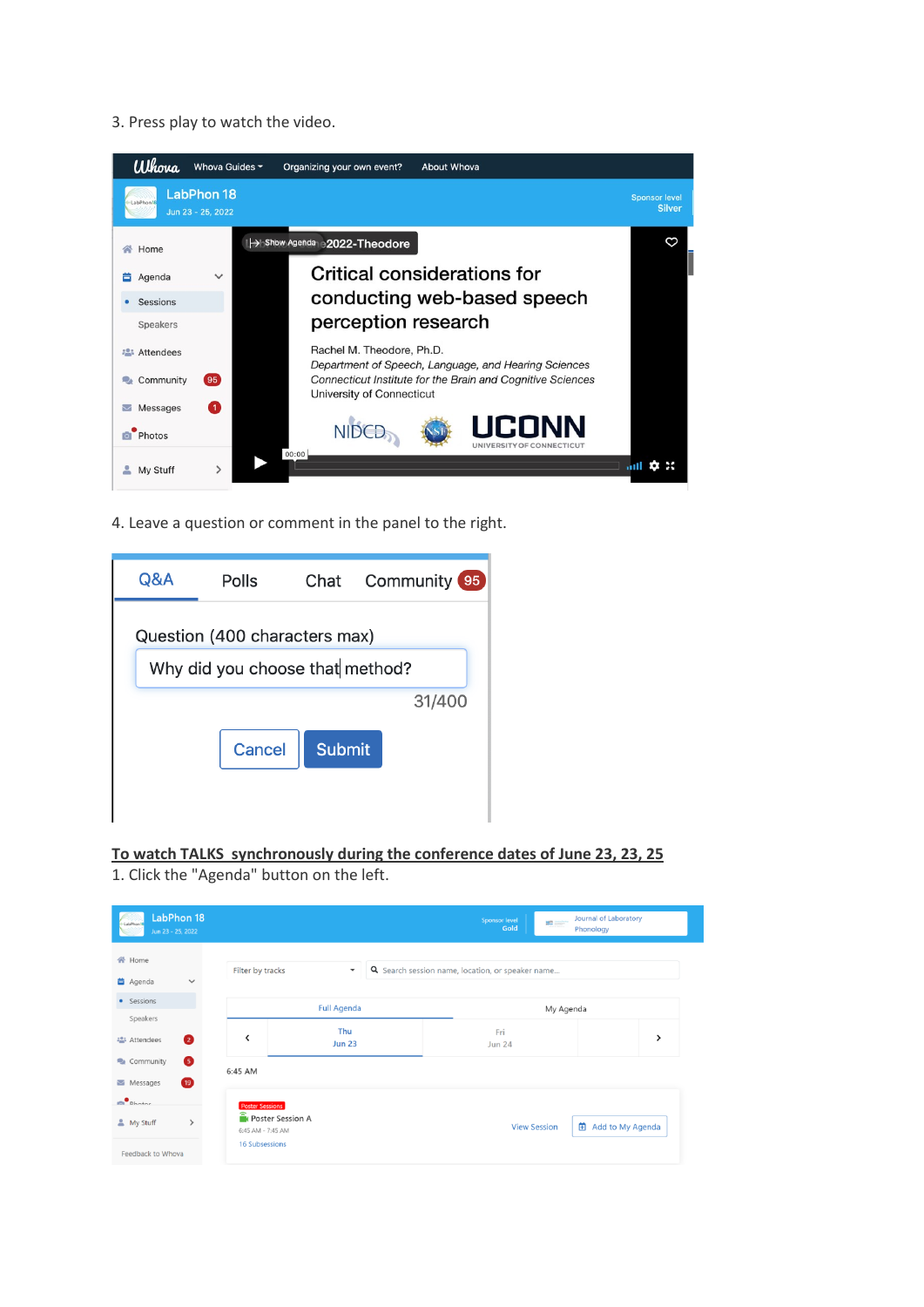2. Choose the session you want to watch the live broadcast by clicking on "View Session".

You will see a choice between "Join in Zoom" or "Join in Whova". (If you are testing this out before the actual conference dates, prior to seeing the window below, you will probably see a warning message. But you can just click "proceed anyway". )



Either option will bring you to the same Zoom session. The difference is that if you choose to "Join in Zoom" the regular zoom window will open, although the Whova browser is still open in the background.

But if you choose to "Join in Whova", the Zoom window appears inside the same Whova browser and is smaller than a regular Zoom screen (as shown below).

Everything being equal, **we do encourage you to choose "Join in Whova"**, since this will give your more direct access to the Q&A session (see step 3 below). It is easier to both ask a question or view all the questions other people have asked when you join in Whova.

| LabPhon 18<br><b>I-LabPhon18</b><br>Jun 23 - 25, 2022   |                                                 |                                                                                                                                                           | Sponsor level<br>Gold | <b>STORY International</b><br>Phonology | <b>Journal of Laboratory</b>       |
|---------------------------------------------------------|-------------------------------------------------|-----------------------------------------------------------------------------------------------------------------------------------------------------------|-----------------------|-----------------------------------------|------------------------------------|
| 合 Home                                                  | $\mapsto$ Show Agenda<br>ممة                    | Phone Call<br>Computer Audio<br>ł                                                                                                                         | <b>1</b> View         | Polls                                   | Chat<br>Community <sup>5</sup>     |
| <b>台</b> Agenda<br>$\checkmark$                         |                                                 |                                                                                                                                                           |                       |                                         |                                    |
| Sessions<br>$\bullet$                                   |                                                 |                                                                                                                                                           |                       |                                         |                                    |
| Speakers                                                |                                                 |                                                                                                                                                           |                       |                                         |                                    |
| 2<br><b>Attendees</b>                                   |                                                 | Join Audio by Computer                                                                                                                                    |                       |                                         |                                    |
| G<br>Community                                          |                                                 |                                                                                                                                                           |                       |                                         | No messages yet - send them first! |
| $\left( \frac{1}{2} \right)$<br>$\blacksquare$ Messages |                                                 |                                                                                                                                                           |                       |                                         |                                    |
| <b>Dhotos</b>                                           |                                                 |                                                                                                                                                           |                       |                                         |                                    |
| $\rightarrow$<br>My Stuff                               | ∩<br>$\mathscr{N}$<br>Start Video<br>Join Audio | $22^7$<br>$\mathbf{r}$<br>$\cdots$<br>Participants<br><b>Share Screen</b><br>More                                                                         | Leave                 |                                         |                                    |
| Feedback to Whova                                       |                                                 | <b>O</b> Due to Zoom's Web SDK (used to embed Zoom meeting into Whova), a<br>very small set of users may experience black screen issues with Zoom. Follow | Join in Zoom          | Write a reply                           | Send                               |